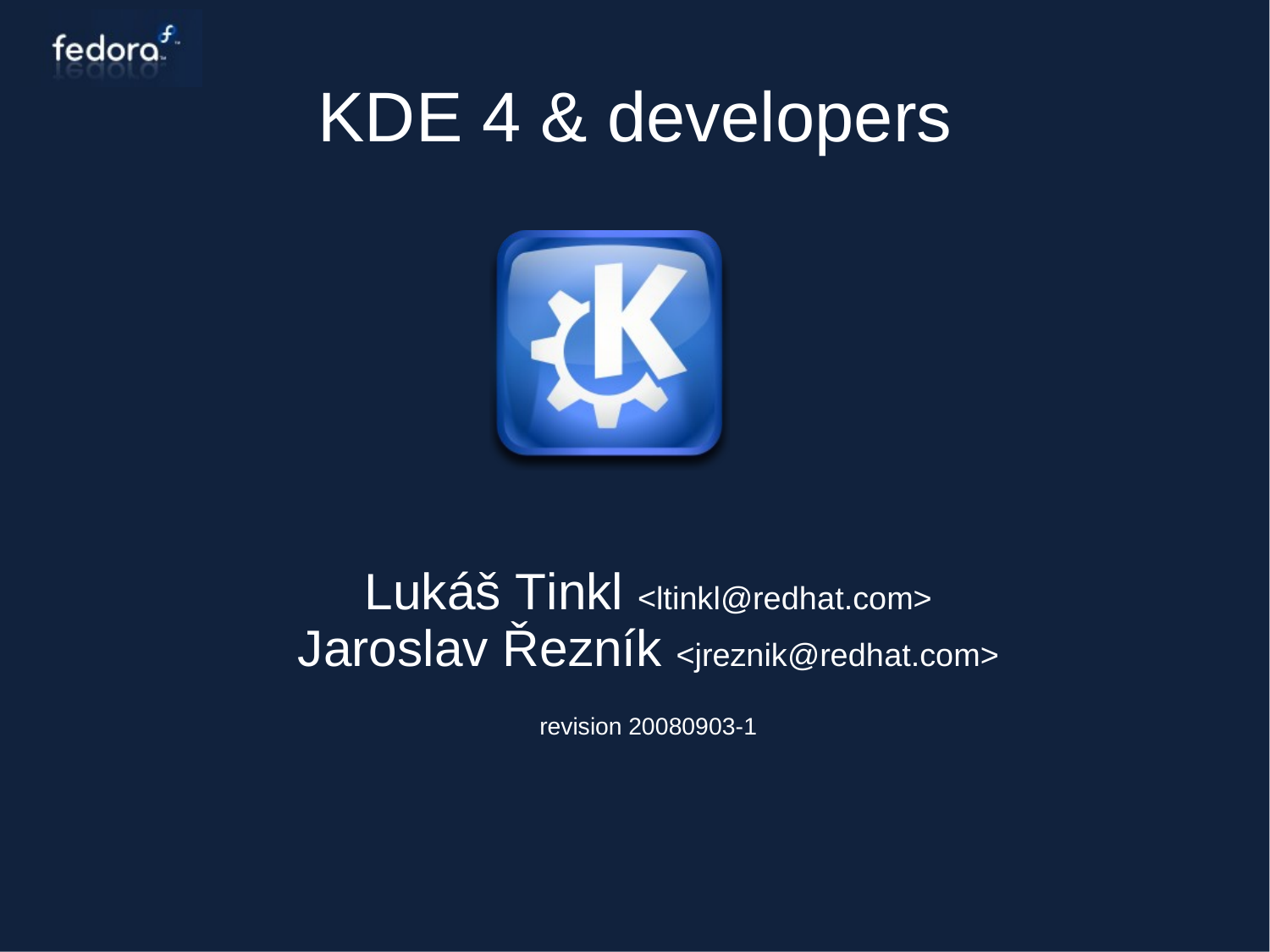#### **Overview**



- KDE  $4$  What's new
- Qt 4
- DBus
- CMake
- Phonon, Solid, Plasma
- KWin  $4$
- Other technologies
- Applications
- Questions ???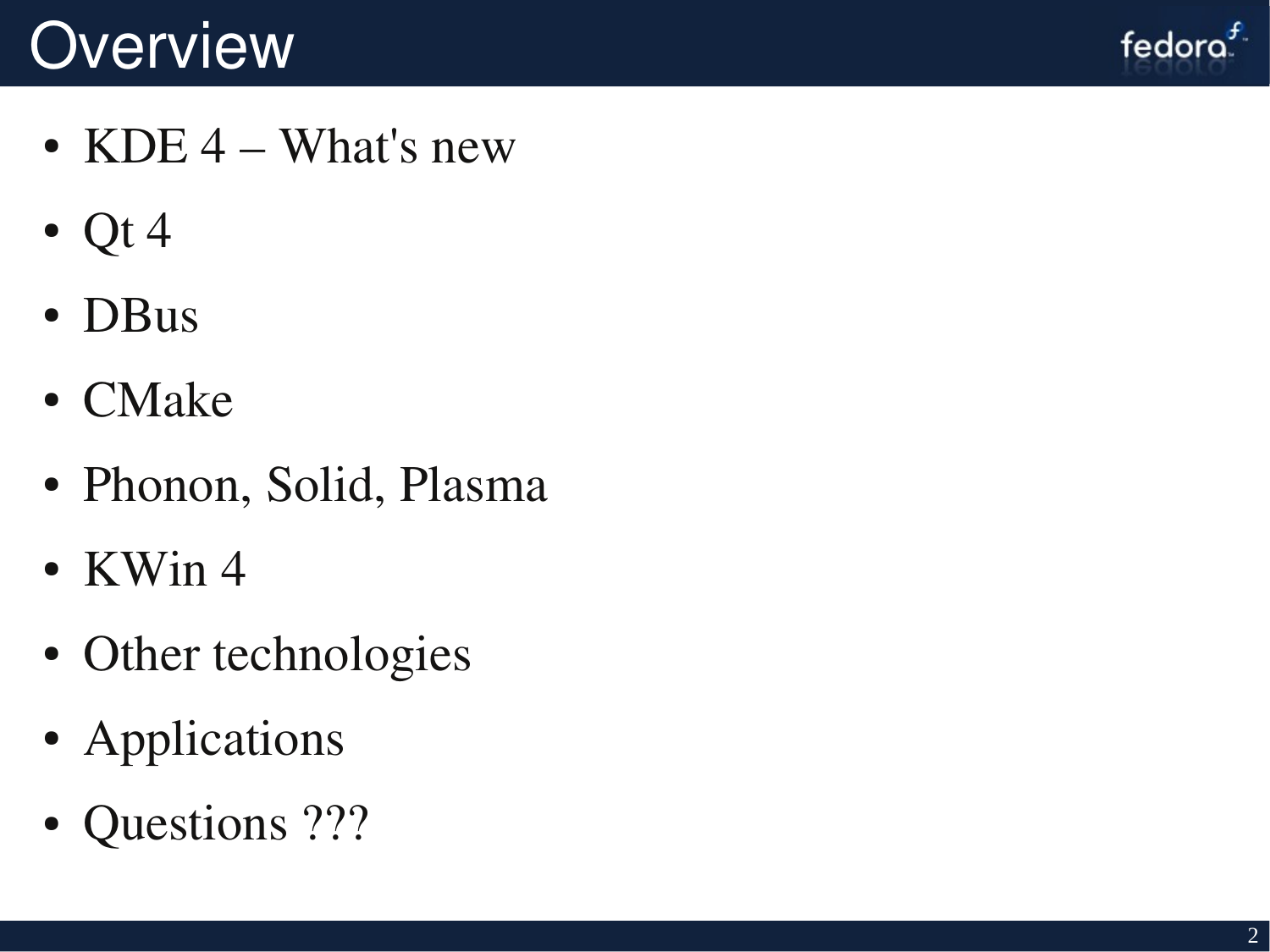#### Qt 4



- Foundation library, different API
- Arthur rendering engine (OpenGL, SVG, X Render, Postscript, PDF)
- Direct PDF printing
- D-BUS support
- Integrated **ECMA** scripting (QtScript classes)
- New model/view framework
- Phonon (since KDE4.0/Qt 4.4) multimedia
- QtWebKit (since Qt 4.4) HTML engine

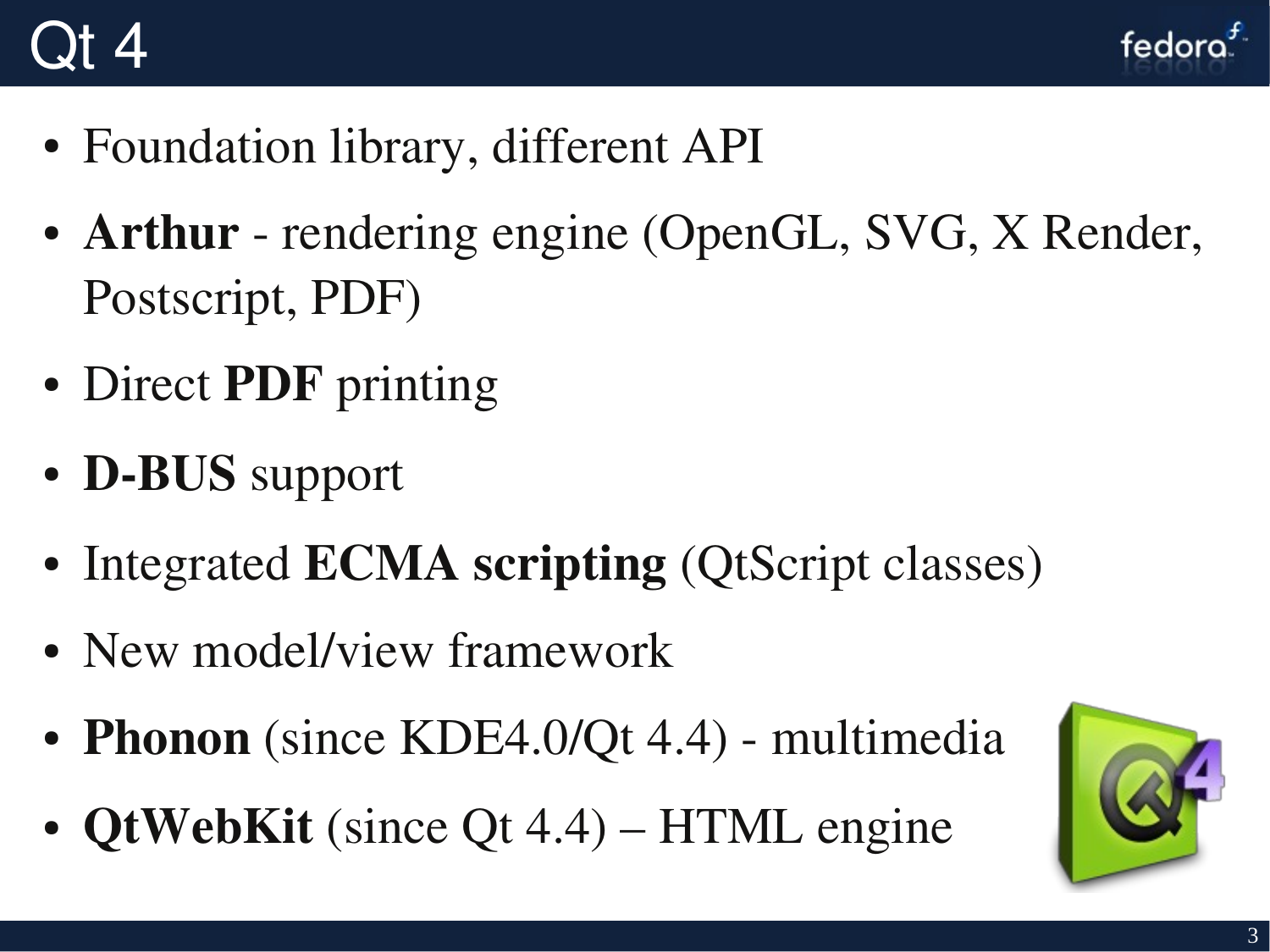#### **CMake**



- CMake is now default build system
- Cross-platform
	- Linux, BSD, Mac OS, Windows, etc...
- $\bullet$  "Cross-make"
	- Support for autotools, Visual Studio projects, etc.
- Easy to write CMakefiles
- Modules
- Out-of-source builds

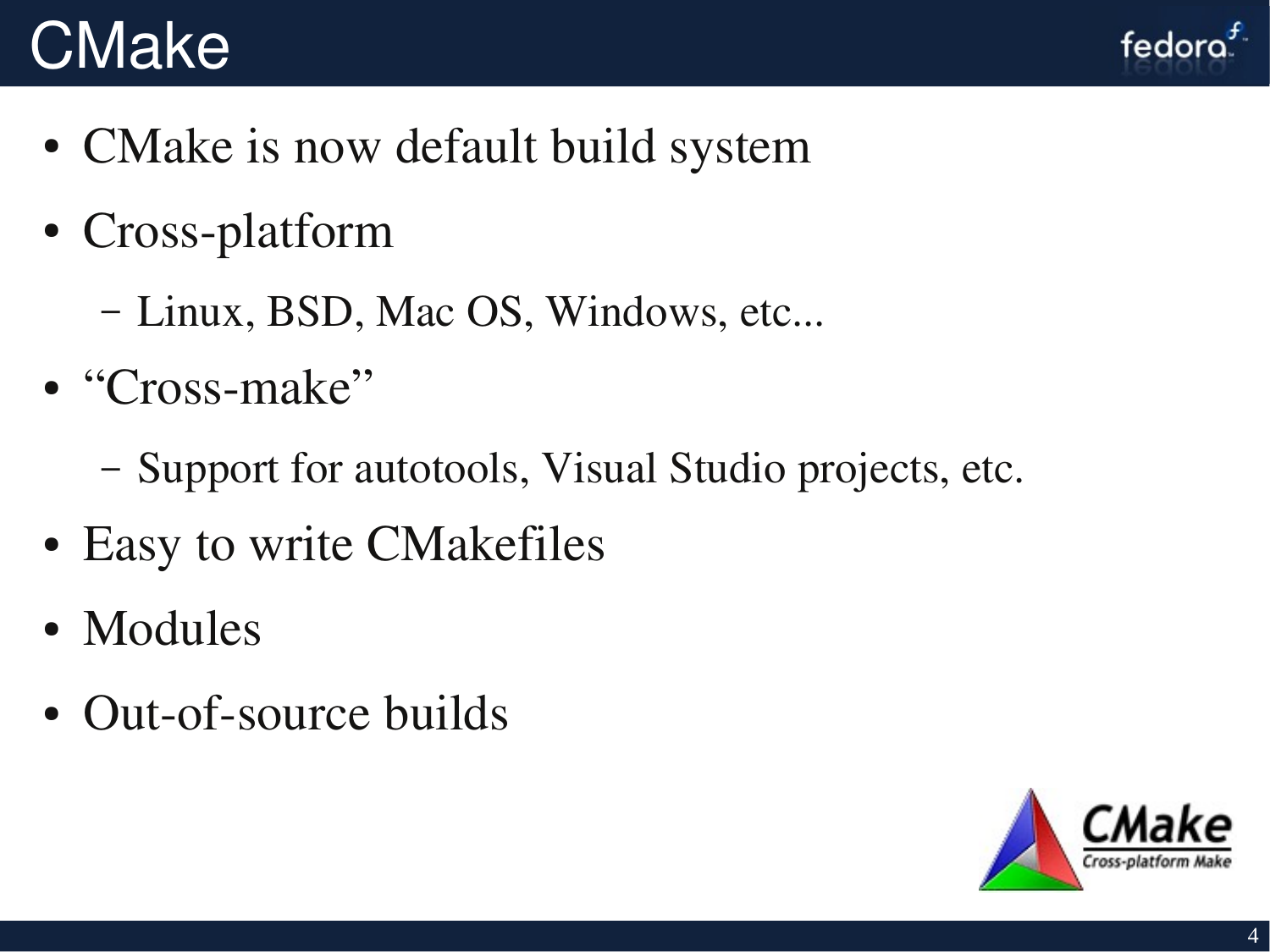### Phonon - overview

- New KDE multimedia Framework
- Different backends (GStreamer, Xine, DirectX. Quicktime)
- Unlike aRts not a sound server, rather a unifying API for KDE apps
- First in KDE 4.0, included in Qt 4.4, now standalone
- Graphs based
	- MediaObjects
	- Sinks
	- Paths

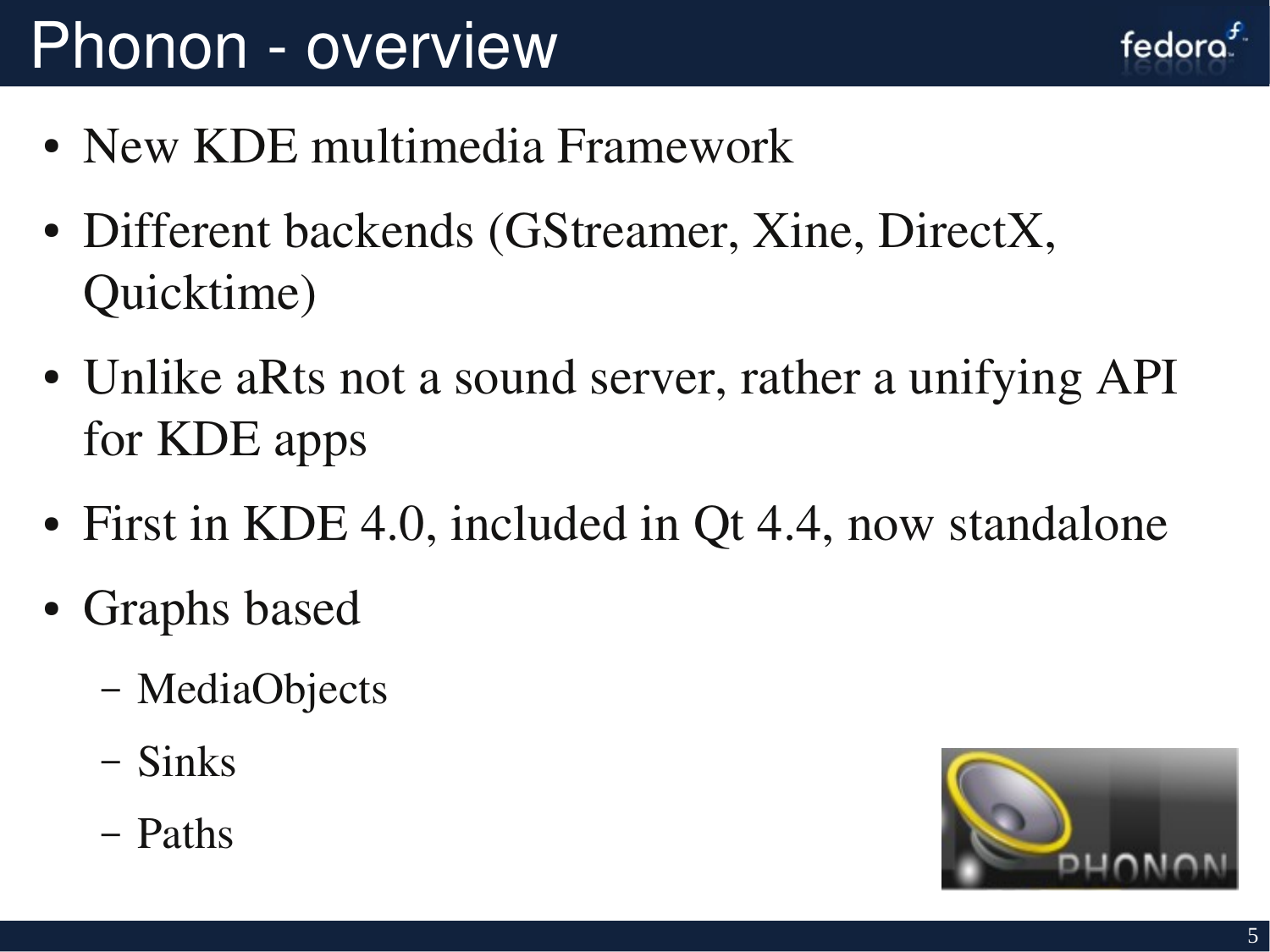# Phonon – playing sound

- When you want to play sound as easy as possible
	- Phonon::createPlayer
- C++ example

```
MediaObject *music = 
    createPlayer(MusicCategory, MediaSource("sound.wav"));
music>play();
```
- Don't forget to link with Phonon!
	- FindPackage(Phonon REQUIRED)
	- to target-link-libraries add  $\{PHONON_LIBS\}$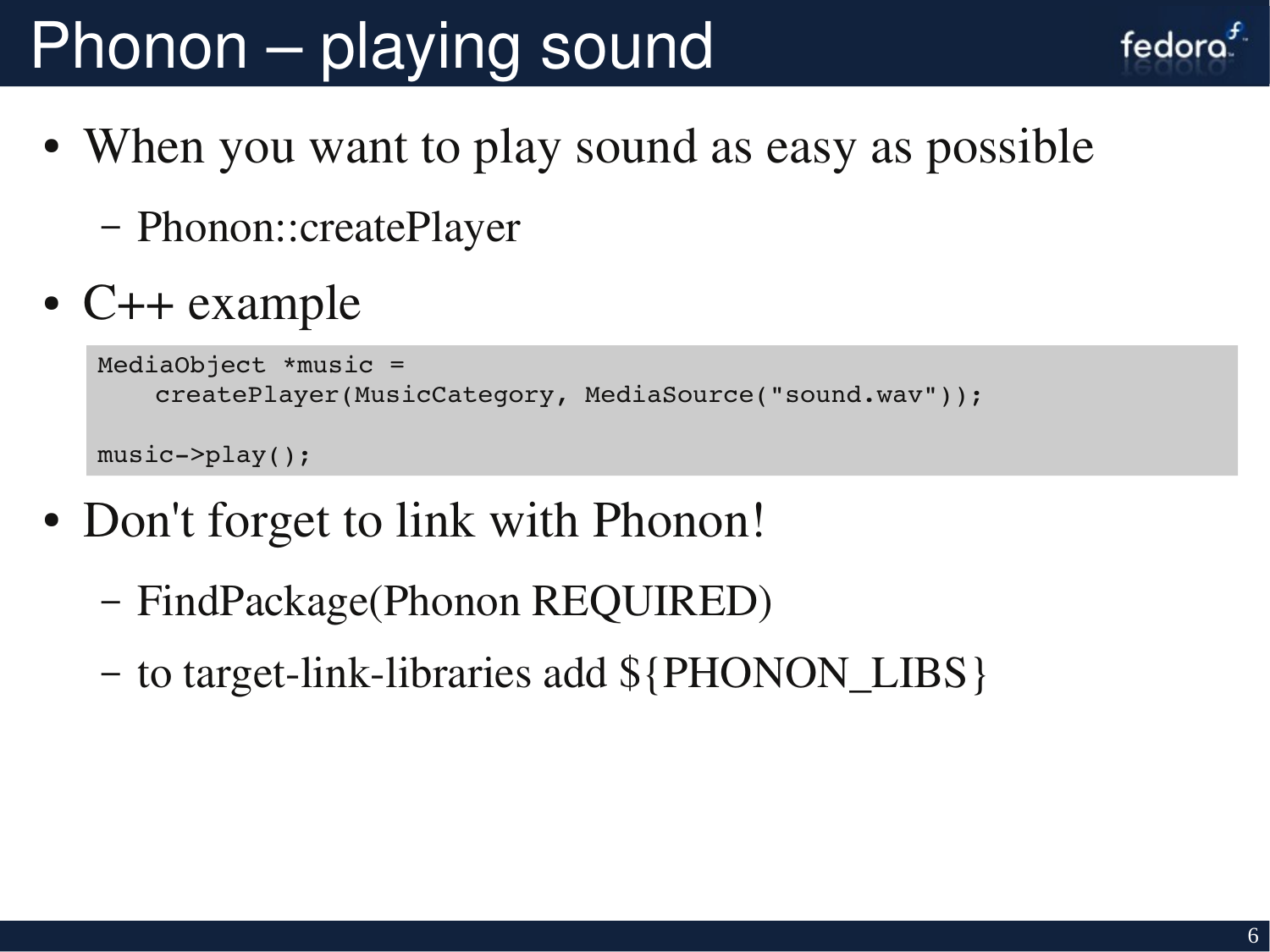# Phonon – simple video player

- When you want to play video
	- You can use Phonon::VideoPlayer
	- Or you can build your own graph!
- You will need
	- MediaObject, VideoWidget, AudioOutput and connect them together

```
MediaObject *mediaObject = new MediaObject(this);
VideoWidget *videoWidget = new VideoWidget(this);
createPath(mediaObject, videoWidget);
AudioOutput *audioOutput = new AudioOutput(VideoCategory, this);
createPath(mediaObject, audioOutput);
```
fedord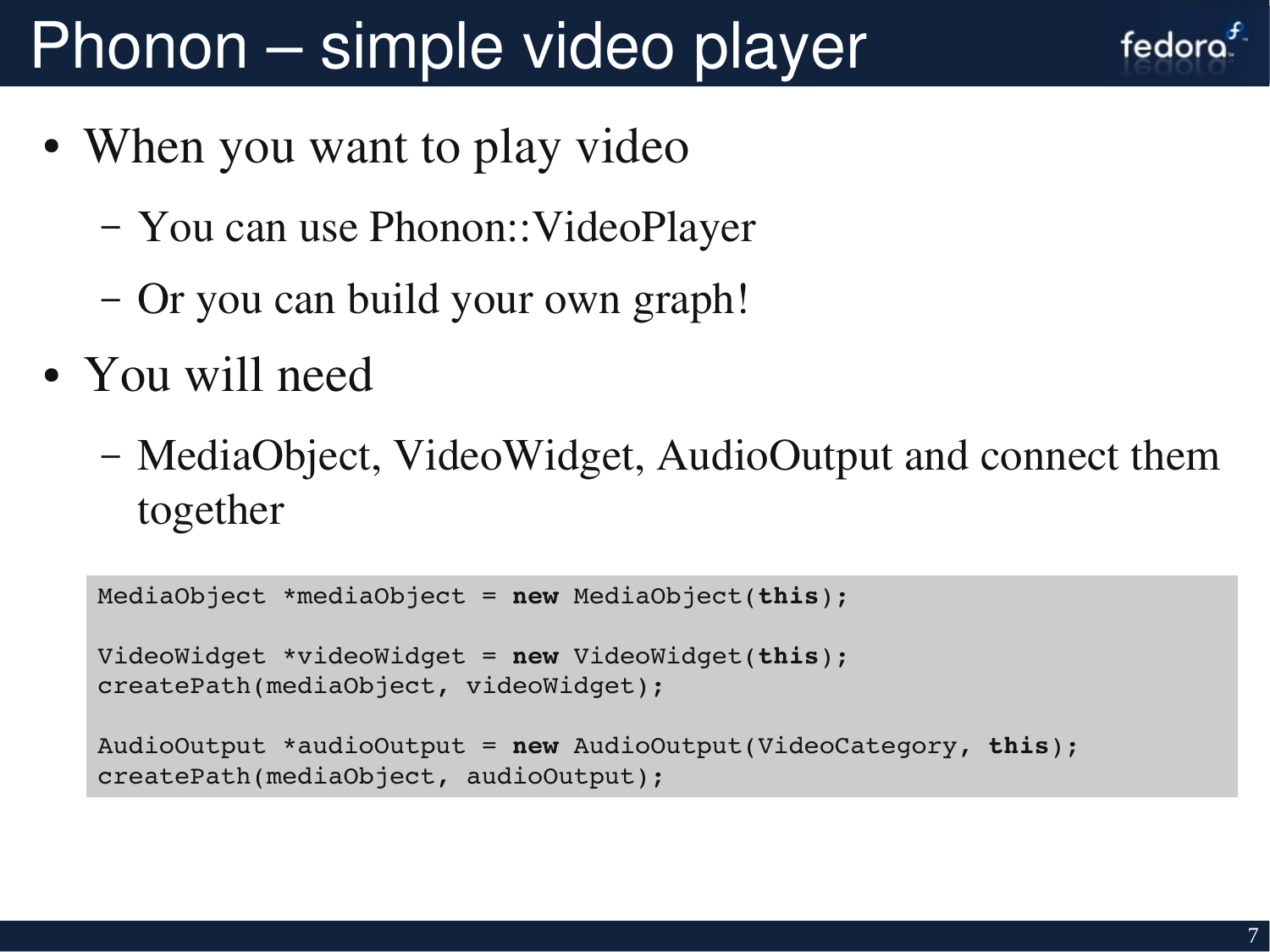# Phonon – playing streams

- You can play even network stream
	- Phonon::AbstractMediaStream
	- Push/Pull approaches

```
PullStream.PullStream(QObject *parent)
     : AbstractMediaStream(parent)
{
     setStreamSize(getMediaStreamSize());
}
void PullStream.needData()
\{   const QByteArray data = getMediaData();
     if (data.isEmpty()) {
         endOfData();
     } else {
         writeData(data);
     }
}
```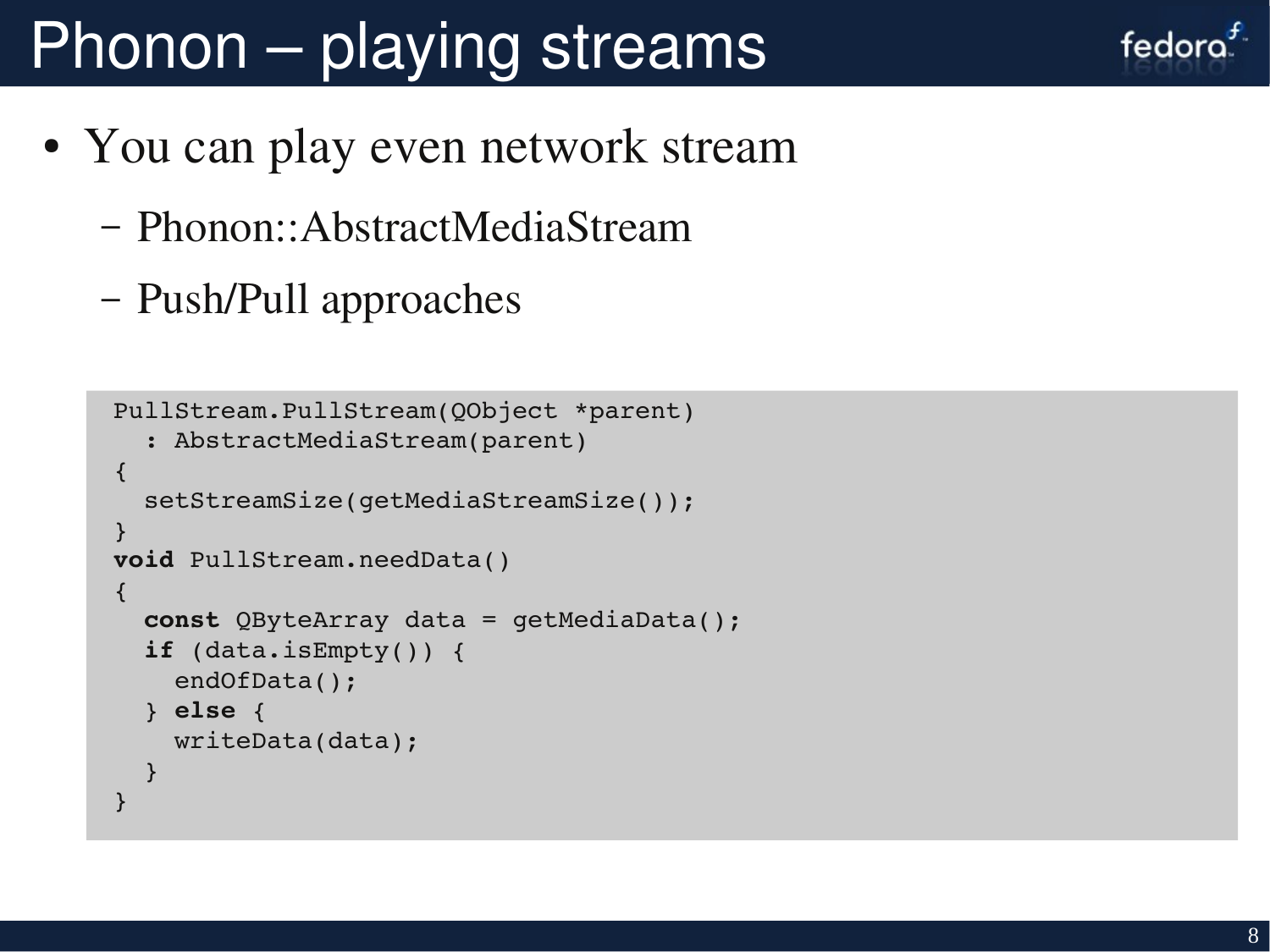### Solid - overview

- fedora<sup>\*</sup>
- Similarly to Phonon, Solid is a hardware abstraction layer
- Built on top of HAL (Linux) or native API (Windows, OS X)
- Removable media, network discovery, etc.

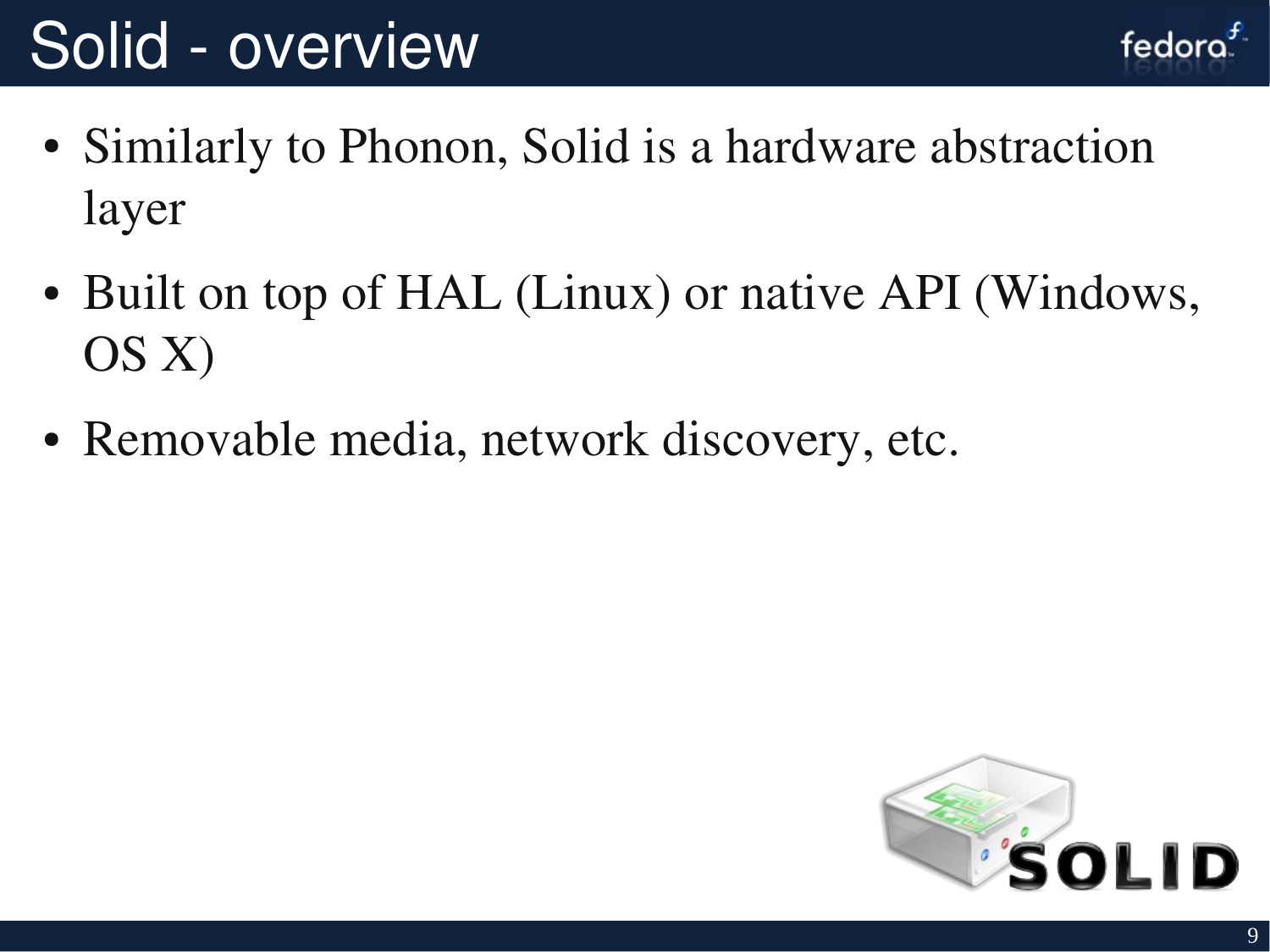## Solid – network status

- fedoro
- When you need current network connection status

#### – Solid::Networking::status()

- Unknown the networking system is not active or unable to report its status proceed with caution
- Unconnected the system is not connected to any network
- Disconnecting the system is breaking the connection
- Connecting the system is not connected to any network
- Connected the system is currently connected to a network
- Simple C++ example

```
#include <solid/networking.cpp>
```
**if** ( Solid::Networking::status( ) == Solid::Networking::Connected ) kDebug() << "Nice! You are online!"; **else**

kDebug() << "What's wrong with you? You are offline!!!";

- Notifications
	- Solid::Networking::Notifier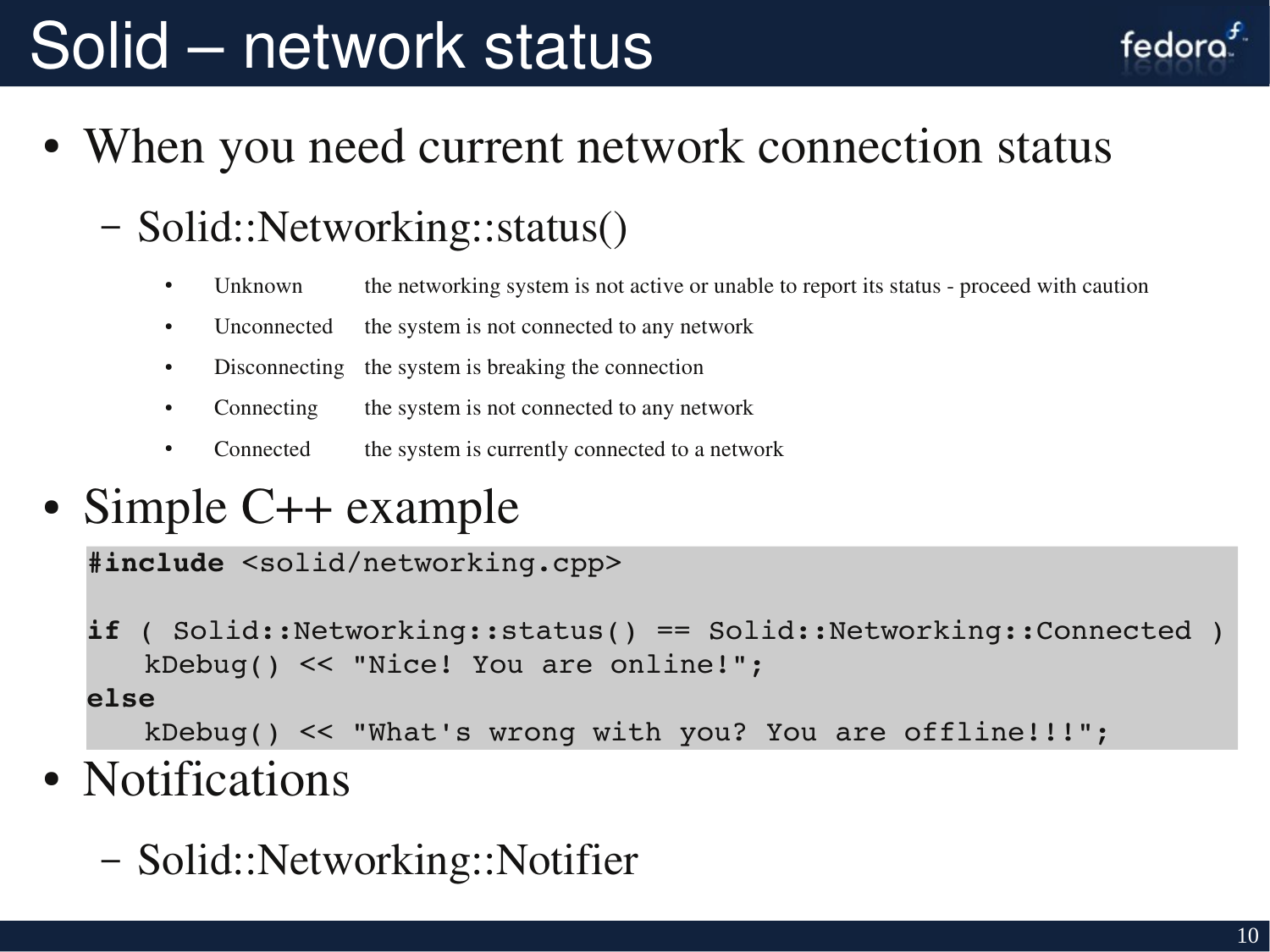## Solid – devices listing

fedora

- On Linux built on top of HAL
- Command line usage
	- solid-[bluetooth | hardware | network | powermanagement ]
- Simple example

```
[jreznik@dhcp-lab-147 ~]$ solid-hardware list
udi = '/org/freedesktop/Hal/devices/platform_bluetooth'        
udi = '/org/freedesktop/Hal/devices/acpi_CPU0'                 
udi = '/org/freedesktop/Hal/devices/acpi_CPU1'
...
[jreznik@dhcp-lab-147 ~]$ solid-hardware details
'/org/freedesktop/Hal/devices/acpi_CPU0'
udi = '/org/freedesktop/Hal/devices/acpi_CPU0'
   parent = '/org/freedesktop/Hal/devices/computer'  (string)
 vendor = '' (string)
  product = 'Intel(R) Xeon(R) CPU 5110 @ 1.60GHz'...
```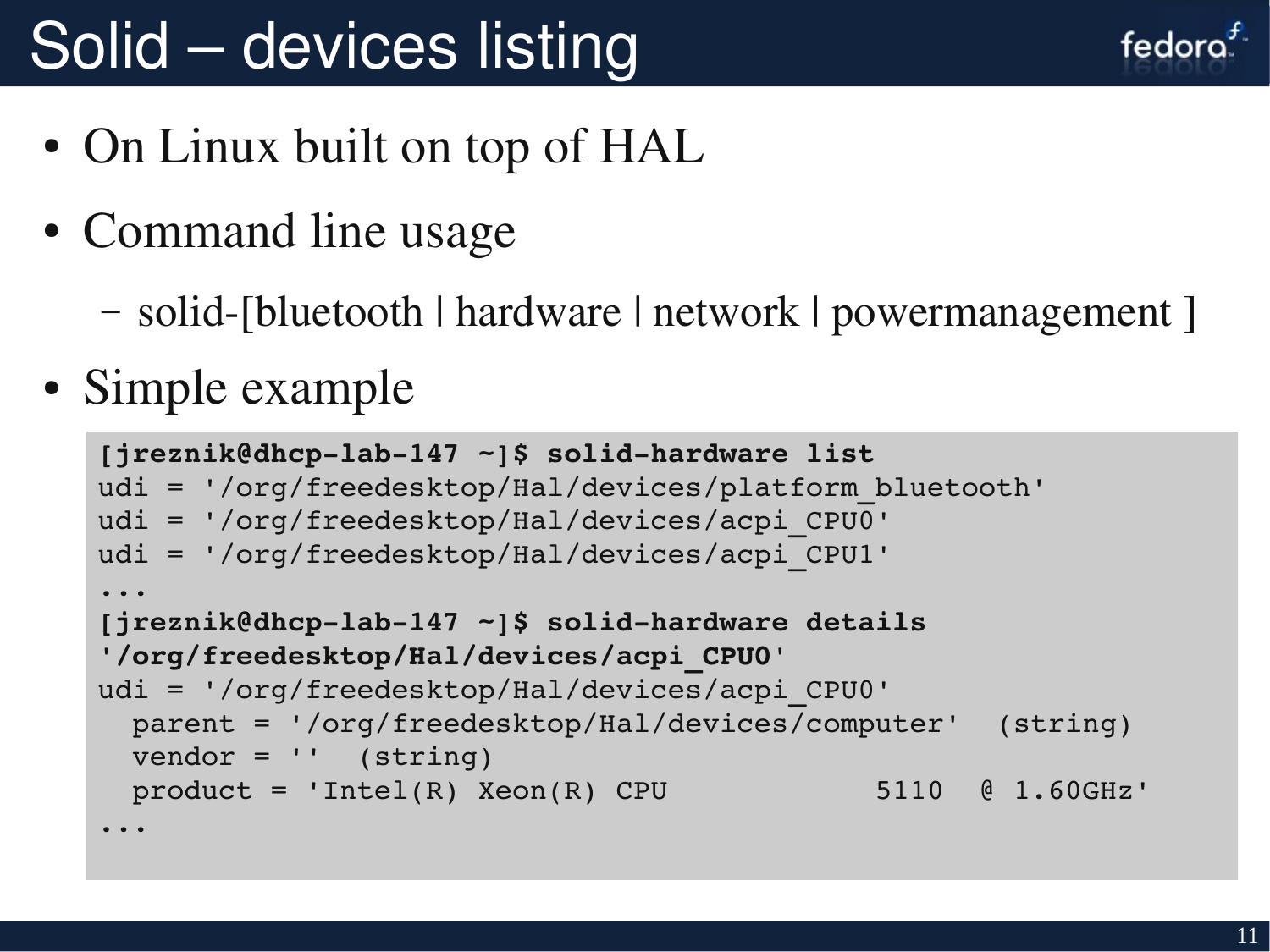## Solid - storage

}

fedoro

- Predicates for filtering device list results
- For storage access devices

[[StorageVolume.usage == 'FileSystem' OR StorageVolume.usage == 'Encrypted'] OR [ IS StorageAccess AND StorageDrive.driveType == 'Floppy' ]]

• And another C++ example

**const** QList<Device> &deviceList = Device::listFromQuery(predicate);

```
foreach(const Device &device, deviceList)
\{    const StorageAccess *access = device.as<StorageAccess>();
        const StorageVolume *volume = device.as<StorageVolume>();
        const Block *block = device.as<Block>();
   kDebug() << volume->label();
   kDebug() << access>filePath();
   kDebug() << block->device();
```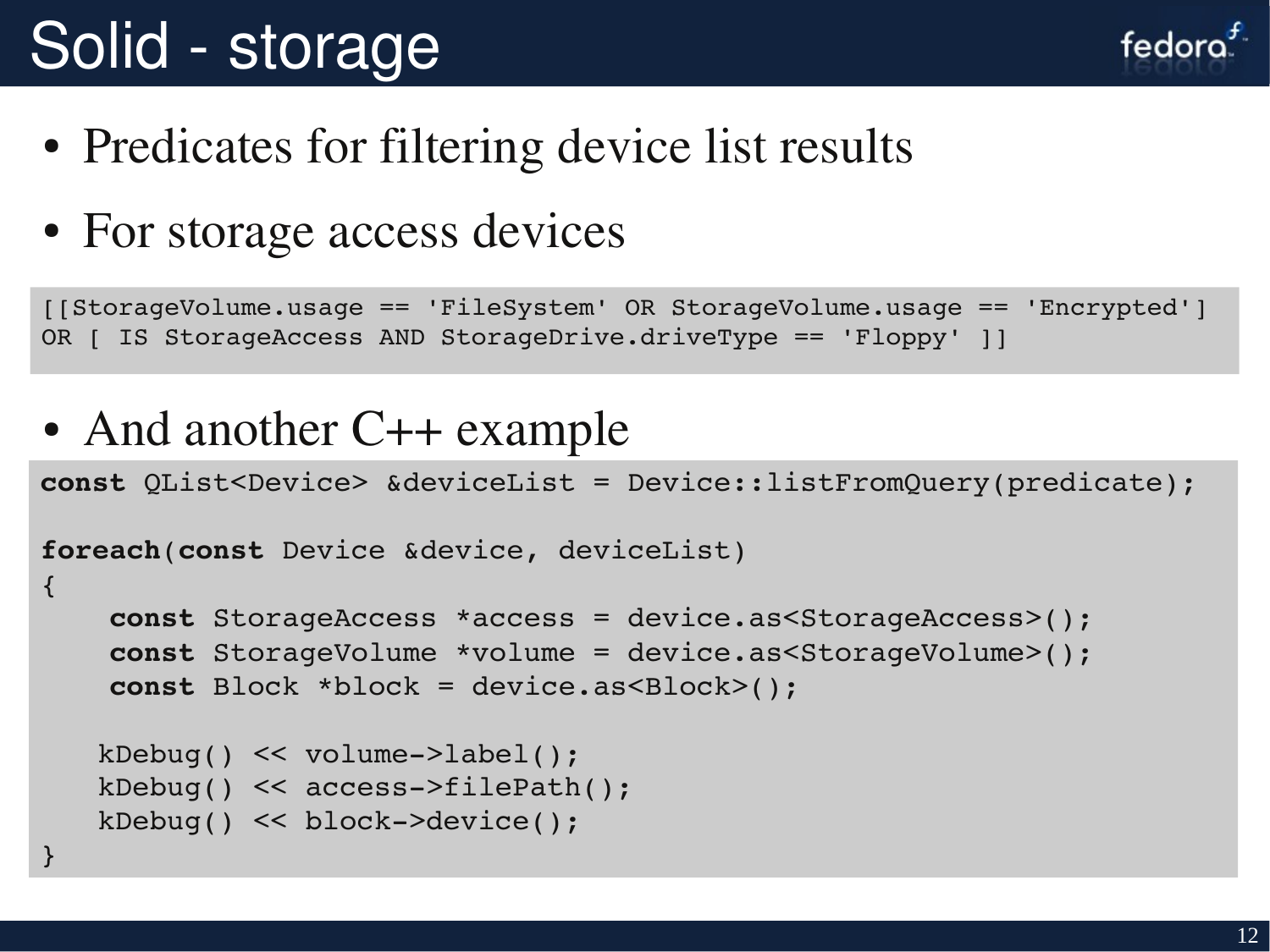#### Plasma - overview

- Brand new concept of a desktop (panel, applets, etc.)
- **plasmoids** desktop widgets
- SVG rendering, premade data engines
- Replaces the old *kdesktop* and *kicker*
- KickOff the new menu system
- Uses data engine (plasmaengineexplorer) as model and plasmoids as view



fedora.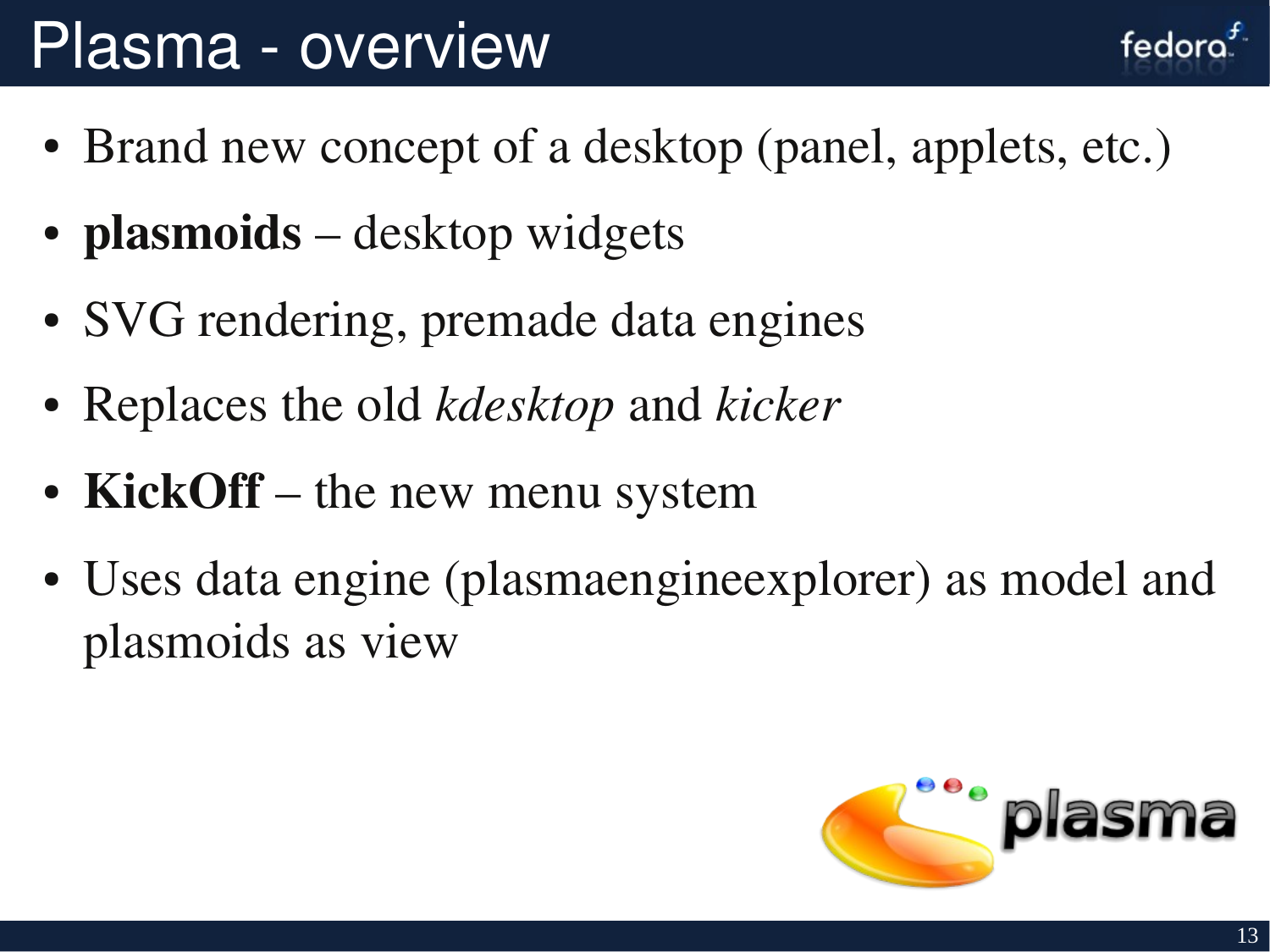## Plasma - plasmoids



• Plasma panel

| e<br>囯                                                                             | $\bullet$<br>+ Add Widgets<br>Remove this panel<br>I |
|------------------------------------------------------------------------------------|------------------------------------------------------|
| Align panel to center                                                              |                                                      |
| Schedules/KDE<br>$\overline{\phantom{a}}$<br>Dolphin<br>$\sqrt{2}$<br>Feature Plan | 23:28                                                |
|                                                                                    |                                                      |

- Clock (analog, digital, binary), notes, battery status, trash, calculator, dictionary, comic strip etc...
- Alternative launchers
	- Lancelot (1.0 release!) soon will hit Fedora
	- Raptor
- 3<sup>rd</sup> party plasmoids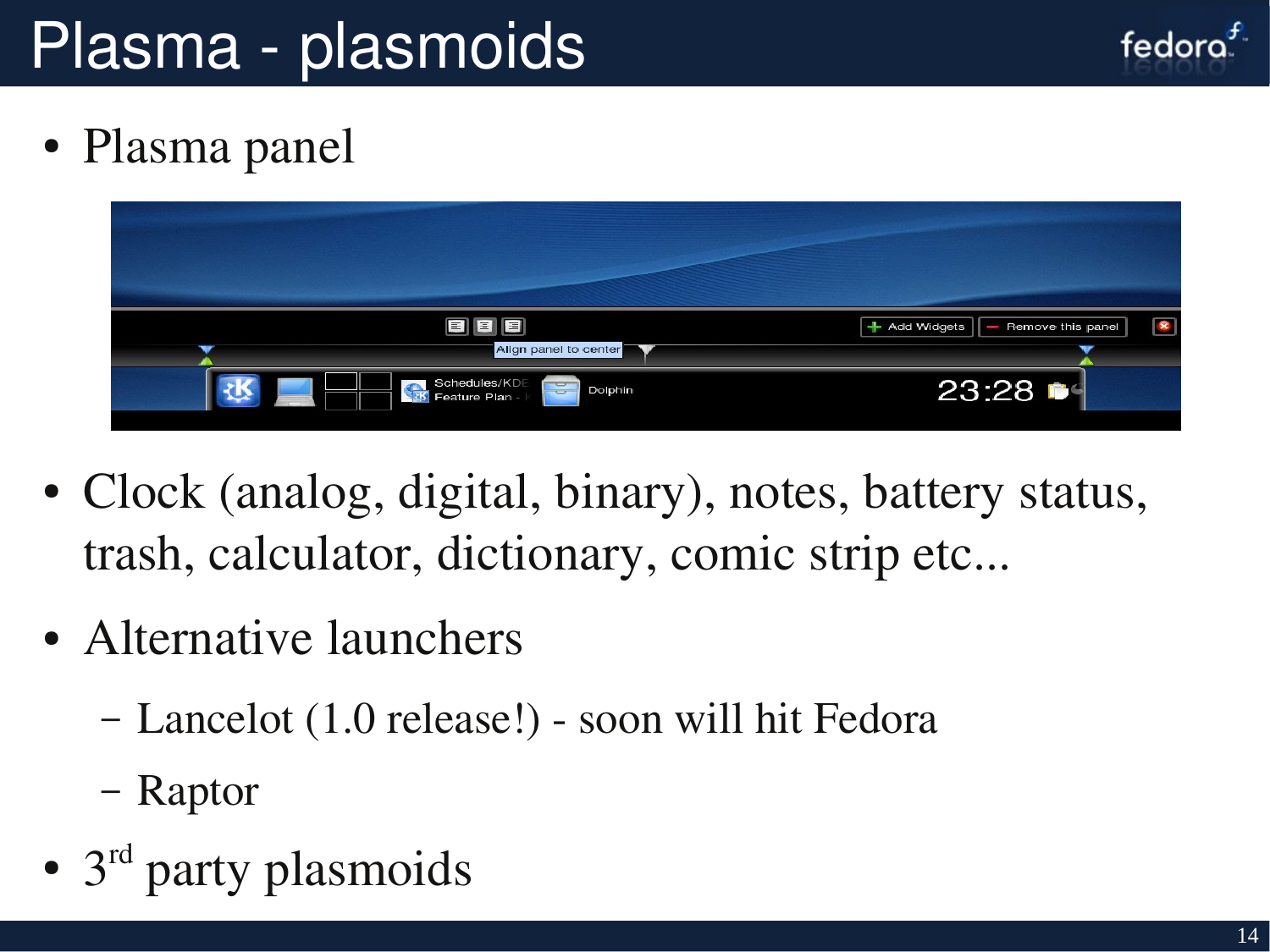## Plasma – simple plasmoid

- Solid + Plasma = simple network status plasmoid
- Two parts
	- data engine reads current status from Solid
	- plasmoid shows it
- Example...

fedora.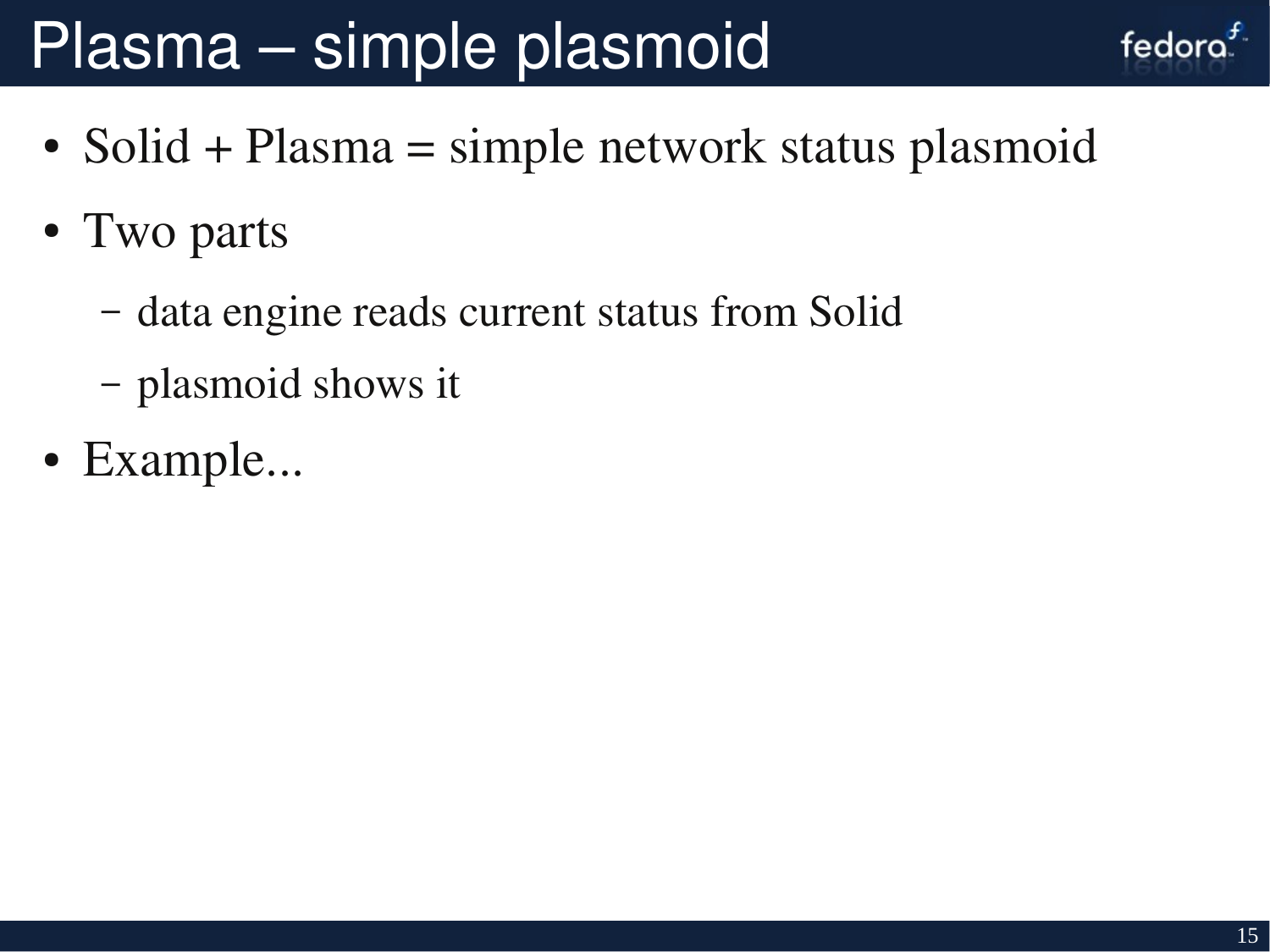#### Plasma – data engine

- Data engine serves as model for plasma applet(s)
- One or more data sources
- For polling updateSourceEvent

```
bool NetworkstatusEngine::updateSourceEvent(const QString &name)
\{if (name == I18N NOOP("NetworkStatus")) {
                 if ( status() == Connected )
              setData(I18N_NOOP("NetworkStatus"), I18N_NOOP("status"),
               "connected";
                 else
        ...
                 return true;
        }
        return true;
}
```
fedord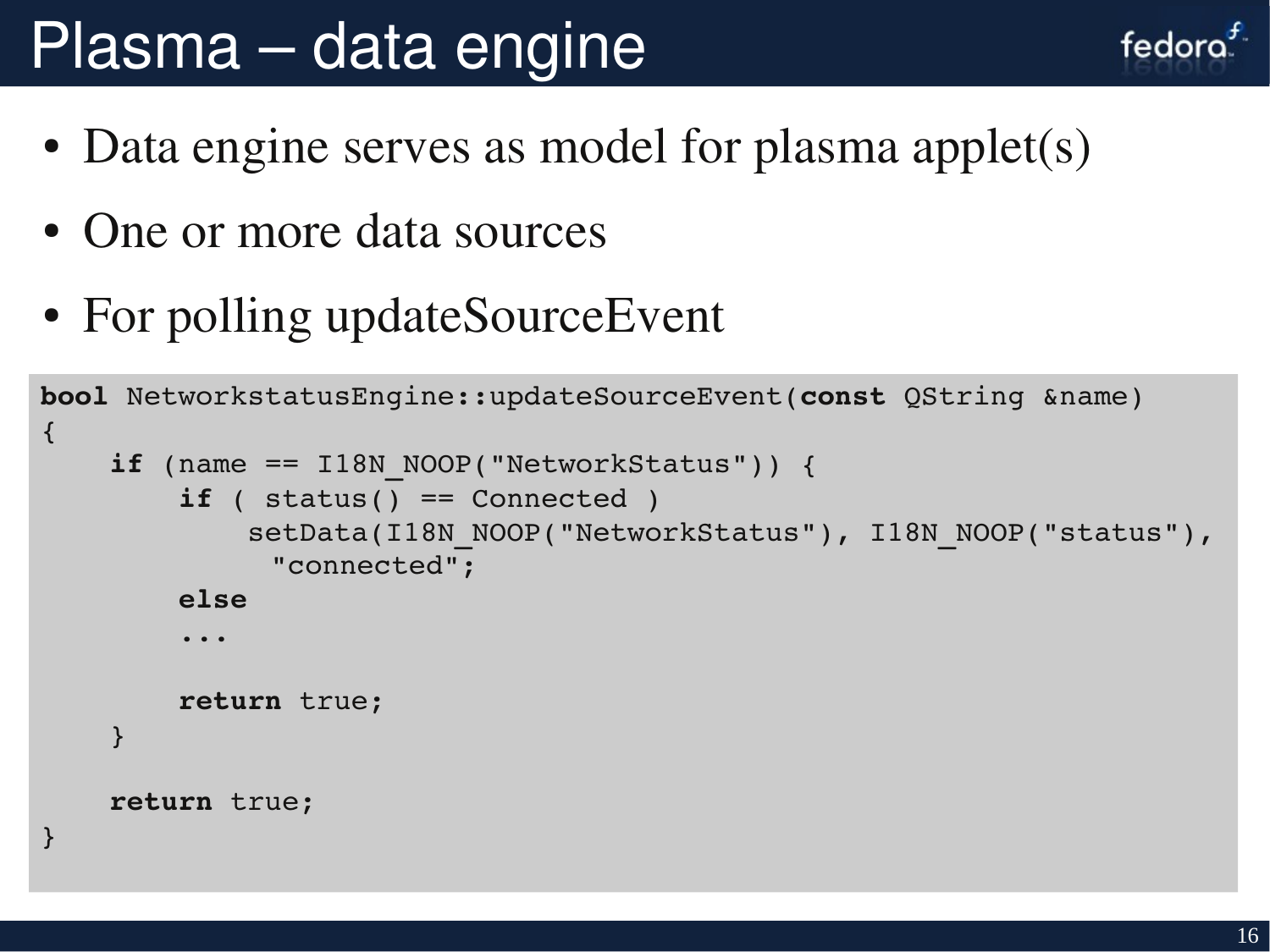# Plasma – applet

- Applet serves as view for data engine(s)  $;-$ )
- Connect to source

```
    Plasma::DataEngine* networkstatusEngine =                        
           dataEngine("networkstatus");
    networkstatusEngine>connectSource("NetworkStatus", this, 0);
```
- Read data source value
	- NetworkstatusApplet::dataUpdated(const QString& source, const Data &data) to m\_status
- Paint plasmoid (paintInterface)

```
m theme->paint(p, contentsRect, "globe");
i\bar{f} (m status == "connected")
   m theme->paint(p, contentsRect, "connected");
```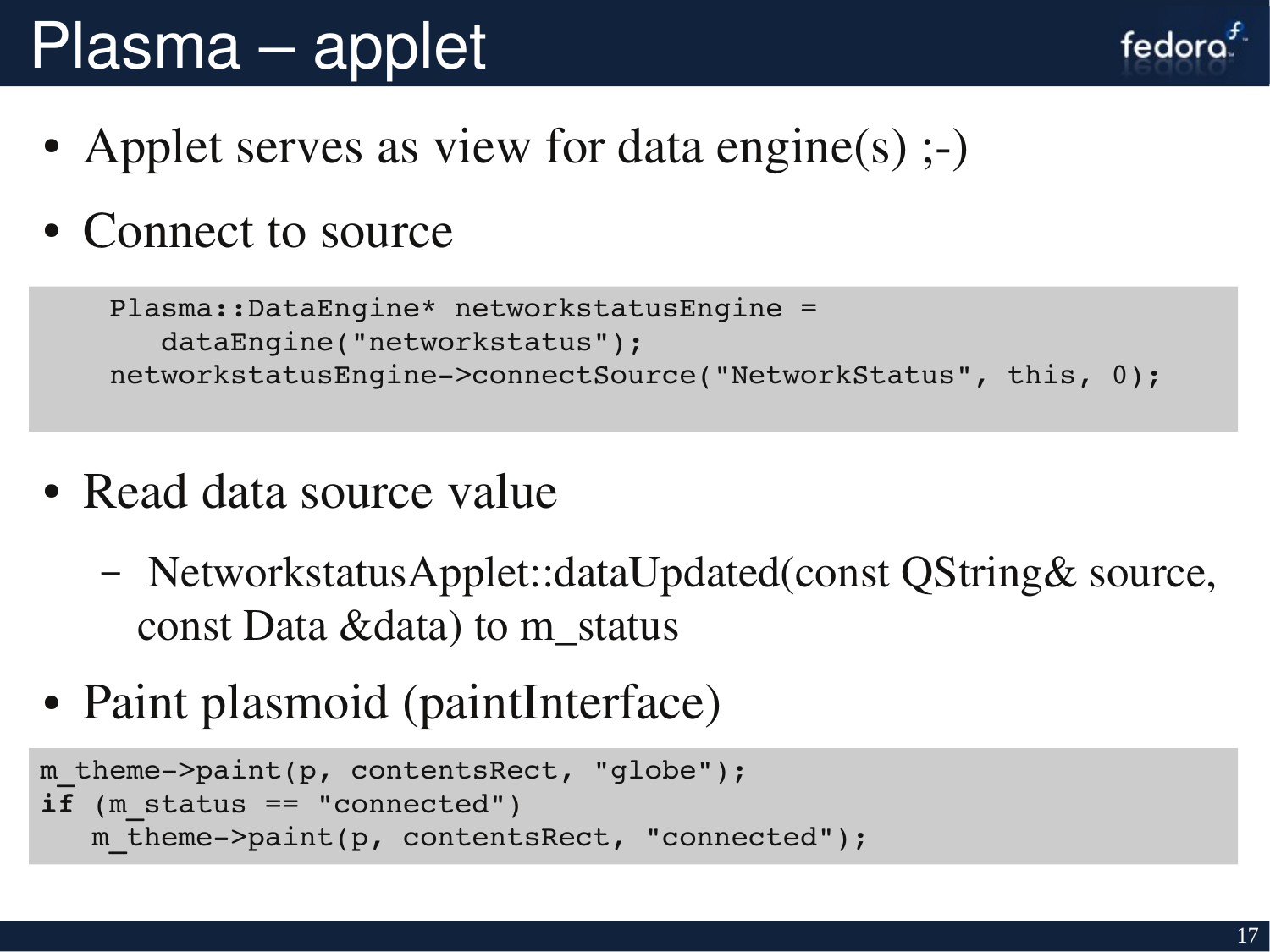## KWin 4 - overview

- Default KDE window manager
- New generation with compositing support like Compiz
- Eye-candy/usability effects
	- Exposé
	- Live applications switching applet
	- Wobbly windows
	- Magnifier
	- Even cube in  $SVN$ ;-)

fedora<sup>"</sup>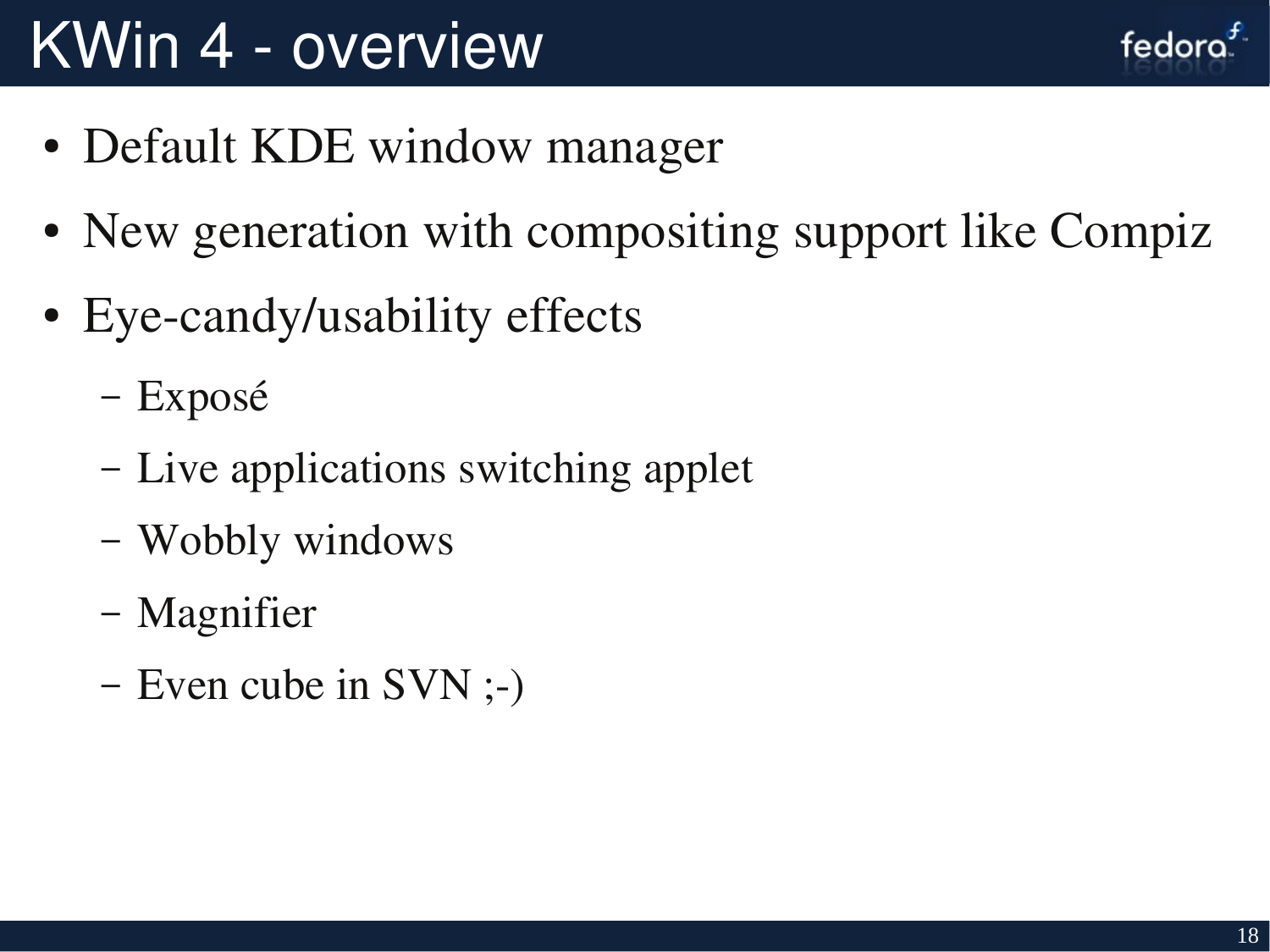# Decibel, Akonadi, KitchenSync, Kross fedora<sup>f</sup>

- Telephony API (XMPP, Jingle and SIP) it's Decibel.
- Central PIM storage (SQL based) it's Akonadi.
- Sync framework based on OpenSync.
- Full and transparent scripting with Python, Ruby and KDE JavaScript – it's Kross.



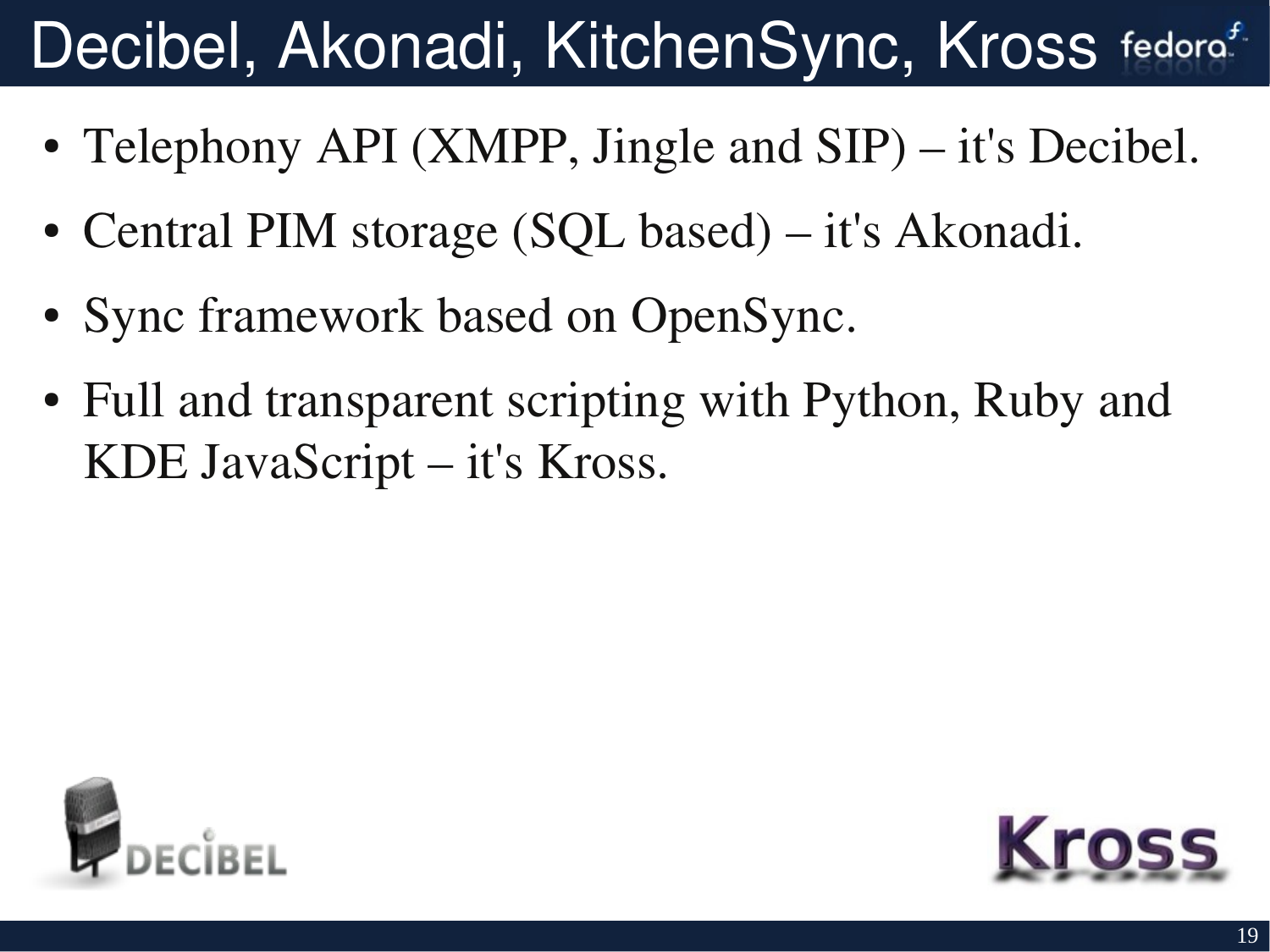# **Oxygen**



- New fresh look
- Oxygen icon theme



• Oxygen widgets

| Group Box             | 70%         |   |        |              |
|-----------------------|-------------|---|--------|--------------|
| • Radio button        |             |   |        |              |
| Radio button          | $\mathbf 0$ | ≎ | Button |              |
| $\checkmark$ Checkbox | Combobox    |   |        | $\checkmark$ |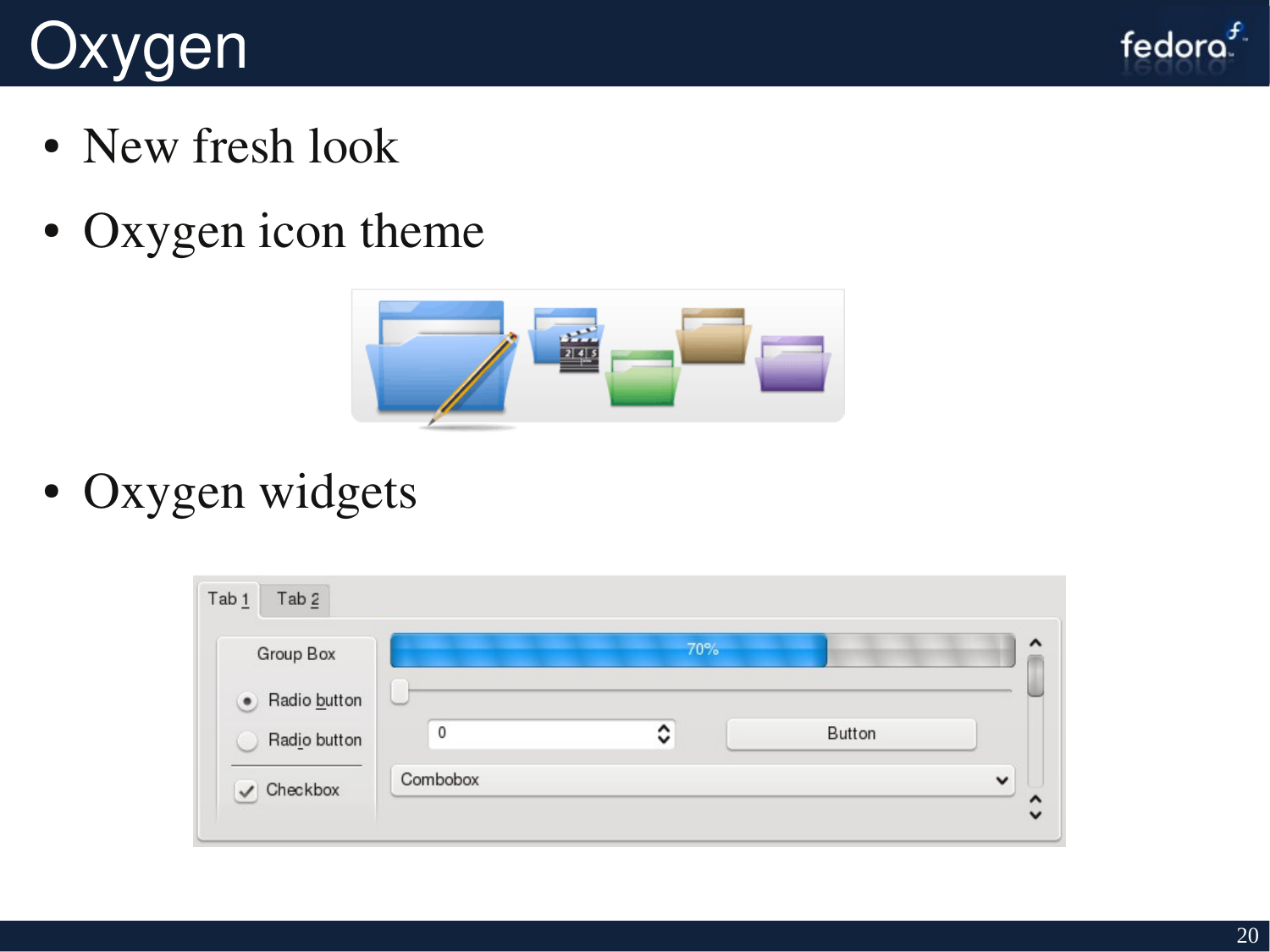# New applications

- Dolphin file manager
- Okular universal viewers (PS, PDF, DVI, etc.)
- Amarok too (but still not released ;-()
- New games and edu applications
	- Marble
- Many improvements in all KDE applications!

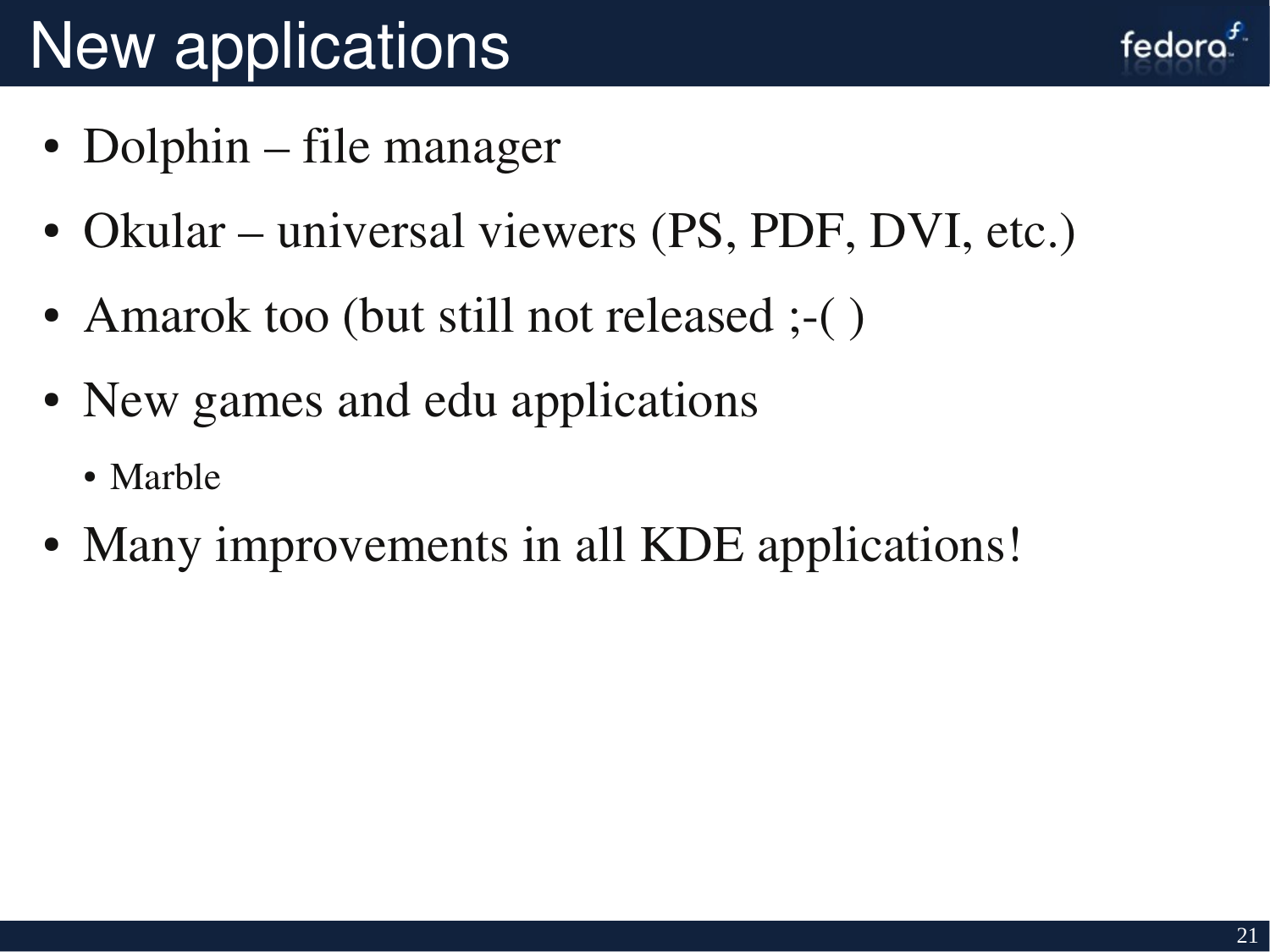## KDE 4 on Fedora

- 4.0.3 default in Fedora 9, 4.1.1 for Fedora 10
- $\bullet$  4.1.0 will hit Fedora 9 ASAP...
- DeviceKit/PolicyKit-Integration
- Can I help?
	- Bug reporting, testing...
	- There are so many missing KDE packages in Fedora repository...
	- Communicate
		- IRC: #kde, #fedora-kde @ FreeNode.org
		- [http://www.kde.org/,](http://www.kde.org/) [http://fedoraproject.org/wiki/KDE,](http://fedoraproject.org/wiki/KDE) <http://fedoraproject.org/wiki/SIGs/KDE>